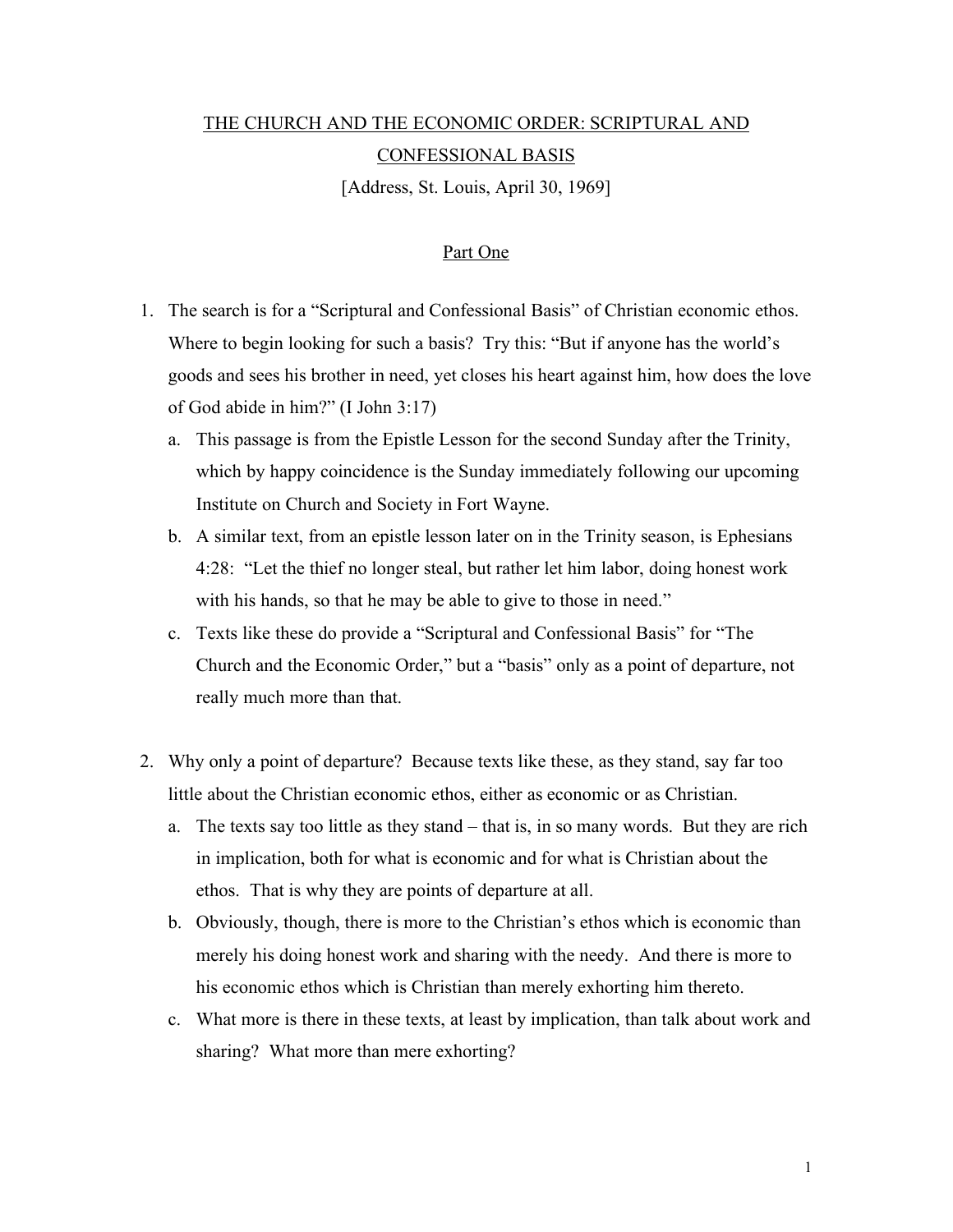- 3. Most obviously, there is, prior to any exhortations or any talk at all, an ugly reality situation. There are, behind these apostolic admonitions, real live Christians, who in the Ephesian situation are being outright thieves (kleptoon) and in the Johannine situation owners of "the world's goods" (bion tou kosmu), in both cases withholding help from those in need.
	- a. That, alas namely, that actual thievery and stinginess is itself part of Christian economic ethos, both as economic and as Christian, real sin being as much a part of that ethos as the earnest exhortations are which counter it.
	- b. But do the exhortations even do that? Do they counter the sin, really? Might they not actually worsen it? For the sorry fact here of thievery and greed already makes the apostles' exhortations into something considerably more than exhortations, namely, into clearly implied criticism, into judgment. And judgment, by alienating a man and evoking his resistance, can disable him outright from doing the very thing the exhortations are exhorting him to do.
	- c. For that matter, we may wonder why the apostles' judgments in these cases are not more condemnatory, the situation being as reprehensible as it is. That is an important question, one which theologically demands an explanation and one to which we shall have to return.
	- d. At any rate, this much has to be said now: The people whom the apostles are here addressing are not morally free. That is, they are not free simply to do what the apostles urge them to do. And why aren't they free to do that? Because what the apostles are doing is not simply urging but also criticizing, and because criticism does not leave a man free but already constricts and paralyzes him the more.
	- e. He is not, in that supposed "moment of decision" as he considers the apostolic imperative, hovering there in pure neutrality, free to act either one way or the other. And what binds him is not only his past, his accustomed thievery or the addiction to his wealth, but worse than that: this very imperative binds him which on the contrary is supposed to start him on a new future. It paralyzes him by its implicit accusation.
	- f. Oh, the imperatives may get him to stop stealing or even to begin sharing, though we should not be too quick to assume that because that prospect is conceivable it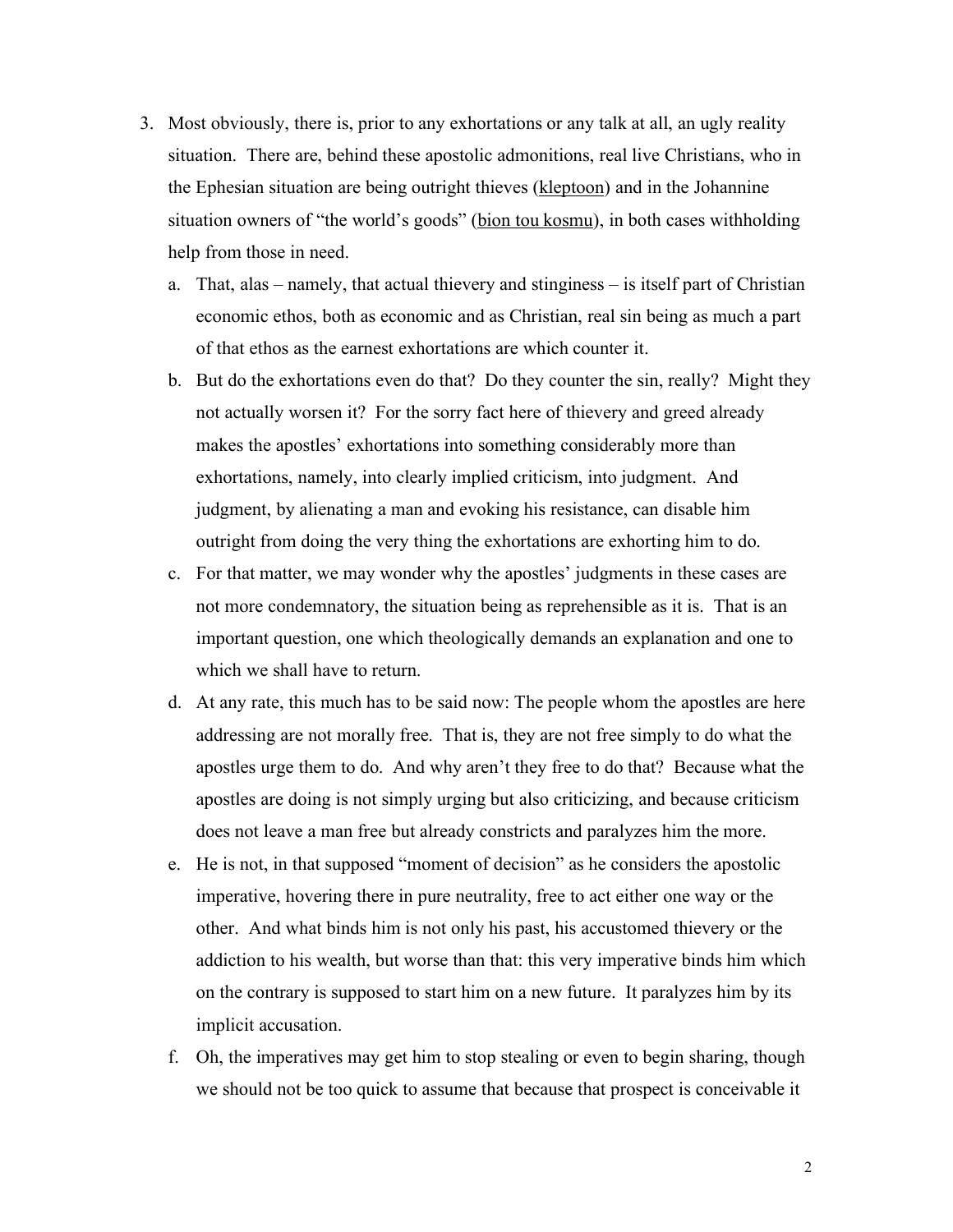is therefore probable. But suppose it were probable, even so the problem with this thief or this miser – precisely his ethical problem – is more abject than explicit thievery or explicit greed. Worse than that, he "closes his heart against" his brother. Will exhortations cure that, especially when they are at the same time really thinly veiled accusations? Still less likely, will they make "the love of God abide in him"? What if those judgmental exhortations would extort from him some new show of generosity, only to disguise more deceptively than ever his inner atheism and heartlessness? Isn't that not only conceivable but probable?

- g. Still, aren't these ugly realities both the de facto stinginess and its worsening under criticism – constant components of Christian economic ethos? It would be fatuous to reserve the adjective "Christian" to only such ideal behavior as seems to be extolled in apostolic paraenesis, and to ignore those human realities which directly occasion that paraenesis – consigning such embarrassments to, say, "non-Christian" ethos. Christian ethos ought not be simply equated with good behavior, flattering as that might be.
- h. The flattery is only slightly more subtle when we pretend that Christian ethos is but one moment after another of free decision-making. 'As though the very demands upon us, being judgmental as they are, did not already prejudice our decisions and our chances. 'As though all we needed for right decisions were some moral guidance and sufficient motivation to carry it out. 'As though we didn't need, first of all and continually, to be relieved of the criticism.
- i. Christian ethos is the actual ethos of Christians, as that is being actively and immanently evaluated by God and as his ongoing evaluating of it influences their ethos in turn. One dimension of this divine evaluation is judgmental, with the result that Christians too begrudge it – begrudge both God and brother. But then that grudging result likewise belongs to their ethos, though it is no less Christian of them to strive that it won't. How does Paul say it: "the law begats wrath"?
- 4. What else do the apostolic admonitions imply in addition, that is, to the negative reality of greed-compounded-by-criticism? Don't they imply also another whole reality, this time not an evil one but a good one, that very reality in fact which thieves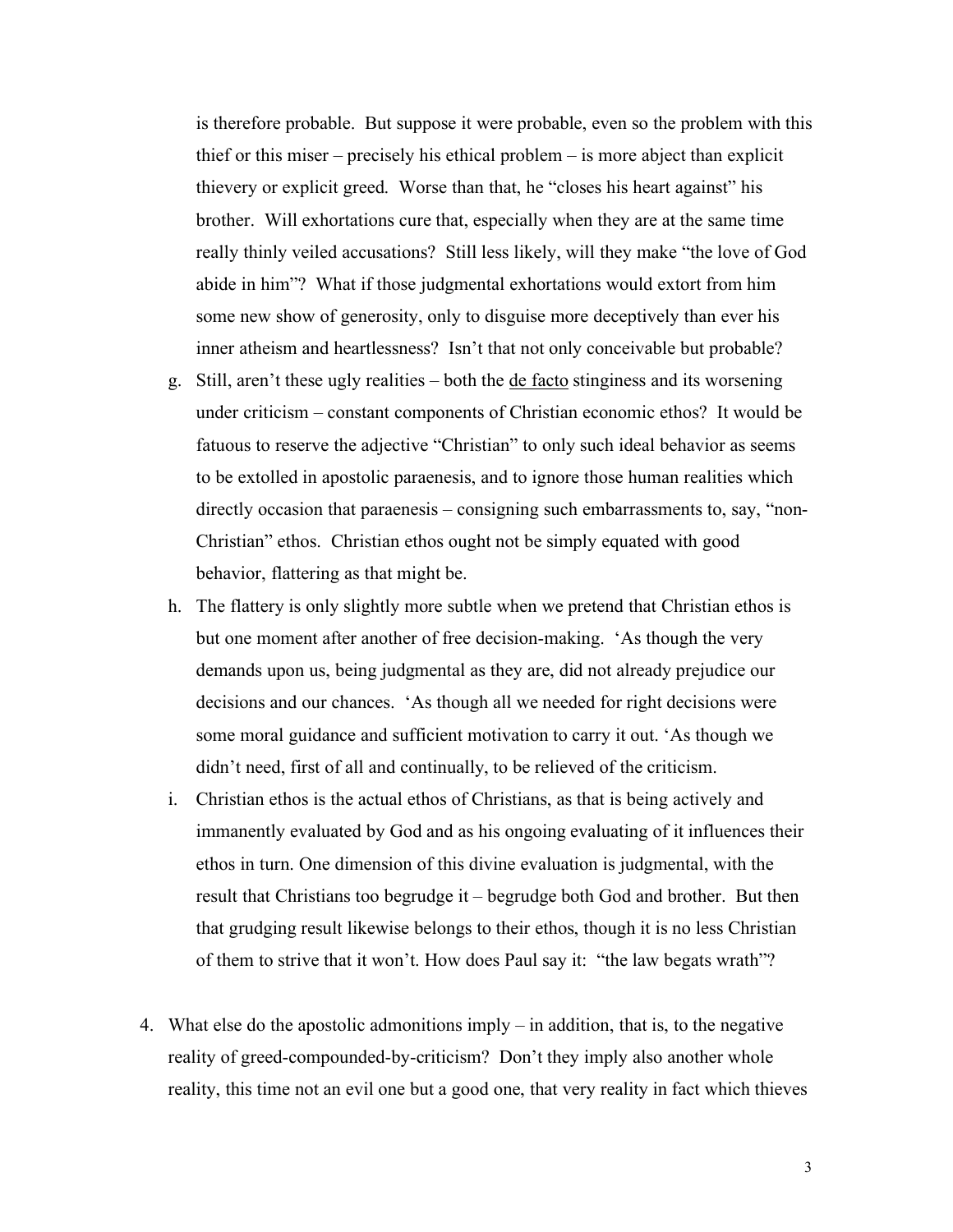and misers violate and in conflict with which they are thieves and misers? Let us call it, at the risk of misunderstanding, "the economic order."

- a. This term cries our for at least minimal definition. For aren't we here suggesting that the economic order, in order to be good, must be distinguished from such evil things as greed? But does this square with the facts? Isn't it often enough the very factor of greed which keeps the economic order going at all? How can we then, at least on economic grounds, pretend that greed is evil? Or alternately, if greed is essential to the functioning of the economic order, how can we say the economic order is good?
- b. The truth is, the way we are using "economic order" in present context is determined, remember, by the apostolic paraenesis, not by an empirical study of the economy, at least not directly. The economic order which these passages implicitly affirm is admittedly something less than the de facto economy. It is that economy all right, but with such factors as greed and thievery abstracted from it, as subversive elements in it to be repudiated. Whether or not they are subversive of the existing economic system, (though they might be that too) at least they subvert the "brother in need," "honest work," "the love of God." The fact that the existing economy may "need" greed or even poverty and oppression for its orderly operation only illustrates that mere order, as such, is no absolute good and may well be demonic. Or to put it affirmatively, it illustrates that a resourceful Creator can by his ordering bring good not only from nothing but even from evil.
- c. On the other hand, to say that this good and greed-less economic order is inferred from the apostolic paraenesis is not to say however that this order exists only as an ideal, as a wistful blueprint for some perfect "Christian" economy. That is a conclusion, to be sure, which many a quietist, many a resigned idealist is content to draw. No, this valid ordering of economic life is not only something which ought to be but also something which is. It is an actuality, as actual as the predatory greed and the grinding want and the oppression with which it is inextricably intertwined. Whether the one can be distinguished from the other except on Christian trust – and even then, perhaps, often only in principle – is another question. But the sure implication of the texts at hand is that such economic arrangements as the following are in fact operative.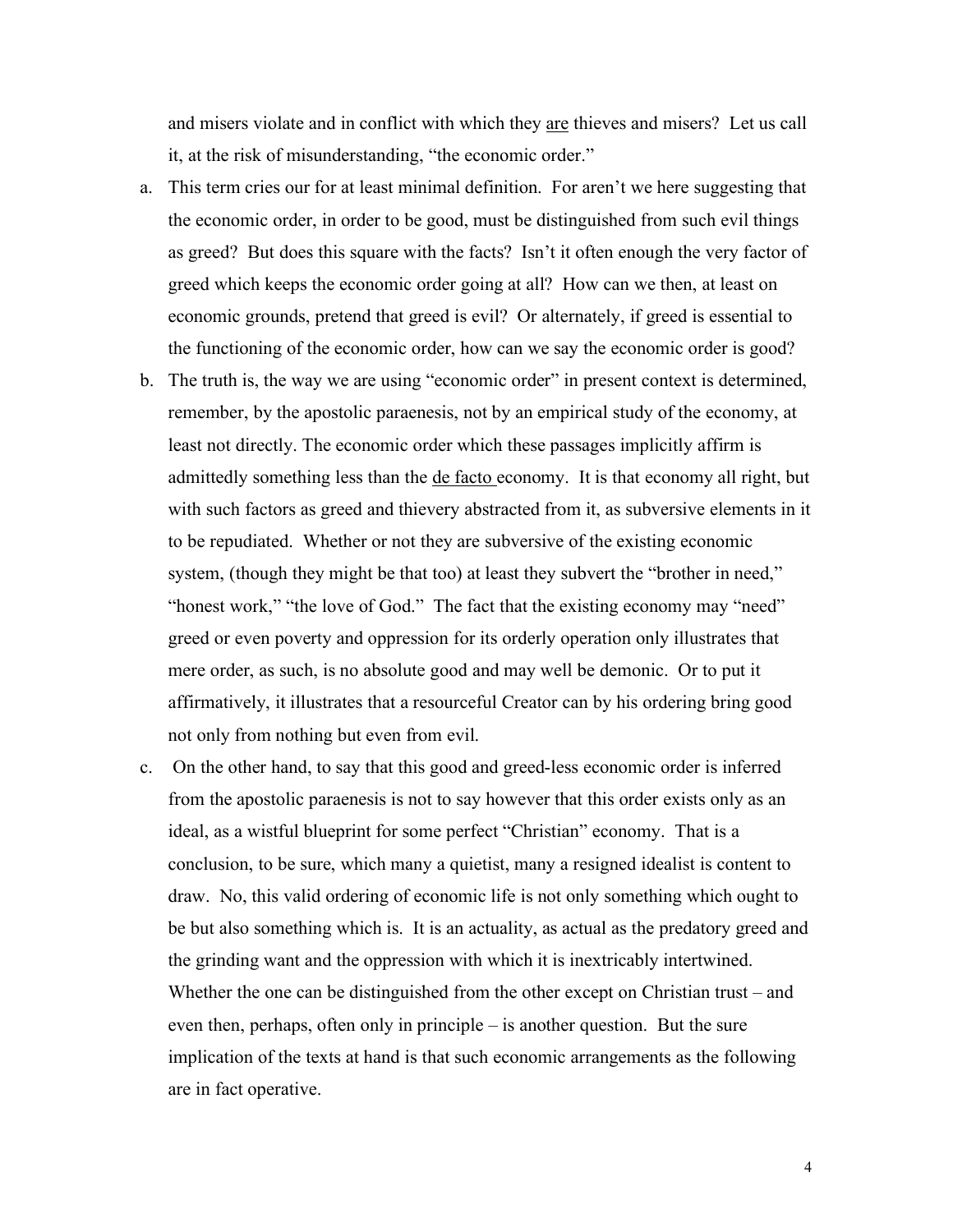- d. For one thing, there simply are those human needs which are met only by "the goods of the world," by what we call a "living" (bion), the necessities of life, the wherewithal. That is not only imperative. It is, if only for the fortunate few, a daily occurrence, so actual that those deprived of it, the starving millions, are the surest to notice it does occur. Next, since those who have are to share with those who have not, the former must obviously have something to share beyond their own immediate needs. Call it wealth. It is almost gratuitous to say they ought to have it; the fact is they do. Wherewithal, wealth and thirdly, work. Although a thief too might by his stealing make a living, or even amass surplus wealth beyond his immediate wherewithal, his stealing is what is out of order. What is in order is for him to "labor" (kopiatoo). Getting comes from working, the apostle assumes, and not only ideally but in regular experience – at least regularly enough to encourage the thief's reform. The whole intricate ordering of wherewithal, work and wealth will be the subject of Part Two of this essay. Meanwhile let us say of that order, not only that it is valid but that it is at all! It is, already and in fact, however much it simultaneously is not.
- e. Let us reemphasize that this valid economic ordering, though it is inferred from the apostolic admonitions, is not however brought into existence by such admonitions. Nor does it depend upon them for its validity. On the contrary, the admonitions already presuppose that order as a prior given. It is there to begin with. They simply take it for granted and, by their admonishings, reenforce it. Why make a point of it? Because there is a tempting illusion to the contrary. 'As though the very question whether to have economic structures at all, like wherewithal or work or wealth, were primarily a matter for decision needing perhaps only the right (preferably "Christian") ethical rules. 'As though even the most basic human relationships, like marriage or family or nationality or economic role, are essentially moral responses to some imperative. 'As though we enact these relations by first obeying some admonition, some rule or norm, like "Be fruitful and multiply" of "Fall in love" or "Be born a Smith" or "Grow up an American" or "Consume goods." 'As though the very prescriptions we receive for these situations don't already assume that we are situated within them.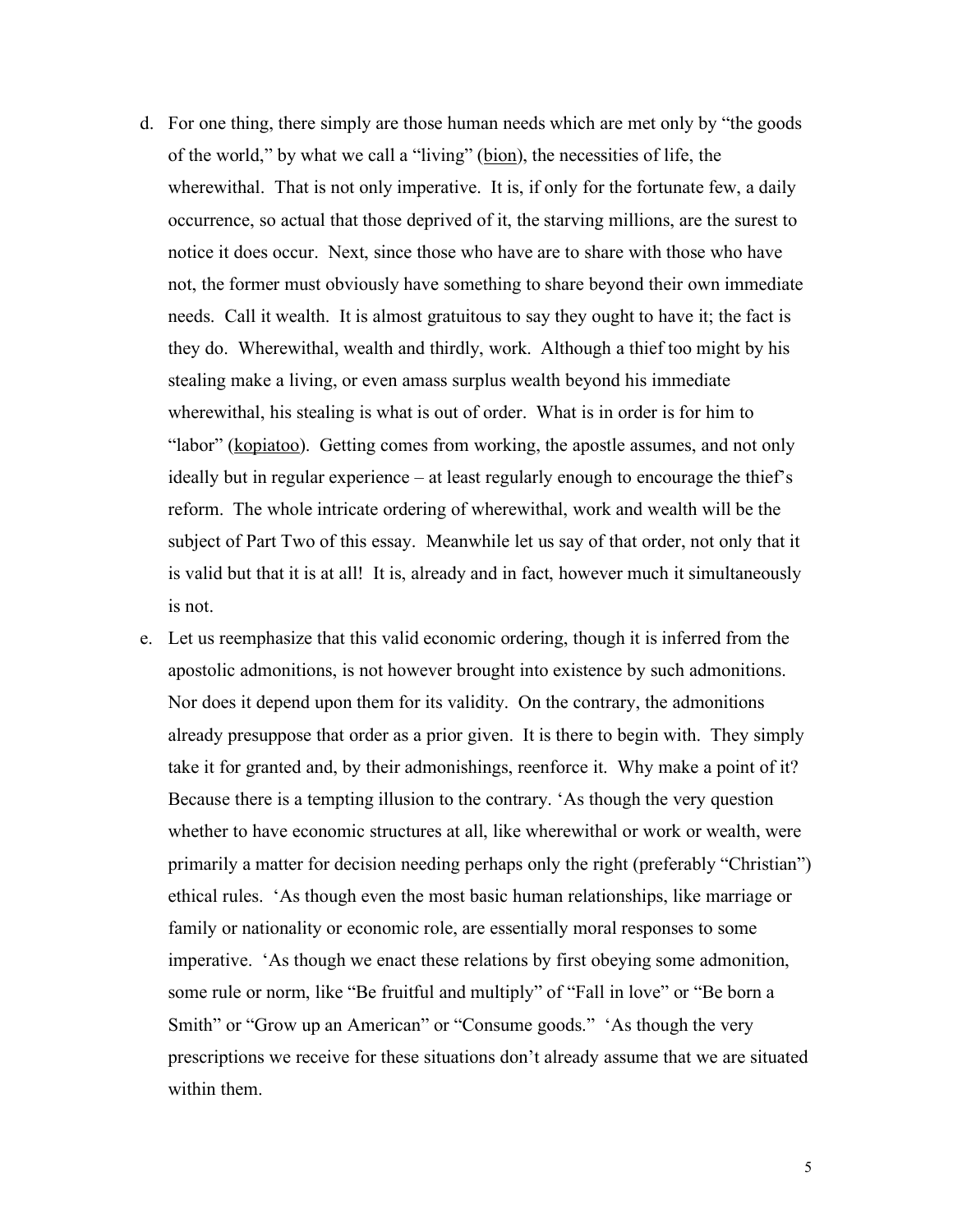- f. The issue here is not between situational ethics and an ethics of rules, between "norm and context." The point rather is that as often as not a "rule" – for instance, Share your wealth with the needy brother – assumes from the outset a preexisting "situation": namely, that I do in fact have a brother, that he is needy and I am wealthy, and that my wealth is in order to his needs. Probably none of those situational factors originated with any decision of mine, or with any rule. Yet without the situation as it is, the rule would be hypothetical and academic. But given that prior situation, which is but a particular instance of the whole underlying economic ordering, the paraenetic "rule" gives new voice to that ordering, now so sadly muted, and prosecutes its cause out loud.
- g. The word "prosecutes" reminds us once again that the apostolic exhortations are not only that – not only non-prejudicial exhortings – but also, by implication, criticisms. But that is true likewise of that primordial economic ordering for which the exhortations speak. It too advances criticism. It does that, not first of all through criticisms spoken or written or even with any words at all, but through its own mute processes. Native to these processes is that function of theirs called retribution, that persistent arrangement whereby men, as we say, are to get what is coming to them – suum cuique tribuere. This retributive dimension is not of course unique to economic processes. It pervades all human relationships and every social structure. But in economic transactions the element of retribution is especially vivid. Witness the way theology, in order to dramatize the fact of retribution, borrows some of its most telling metaphors from the economic sector: recompense, reward, redeem. "Forgive us our debts." Death follows sin as its "wage."
- h. For retribution in the theological sense, however, economic retribution is not only its analogy but also a means of carrying it out. The latter executes the former, enacting the divine recompense itself through the immanental transactions of buying and selling, earning and losing. Granted, that conclusion is not directly inferable from the empirical data. What for the economist may be nothing more than the natural effect of a cause, a probable outcome of an antecedent condition, a "concomitant variation," for the Christian – perhaps for the selfsame economist qua Christian – takes on the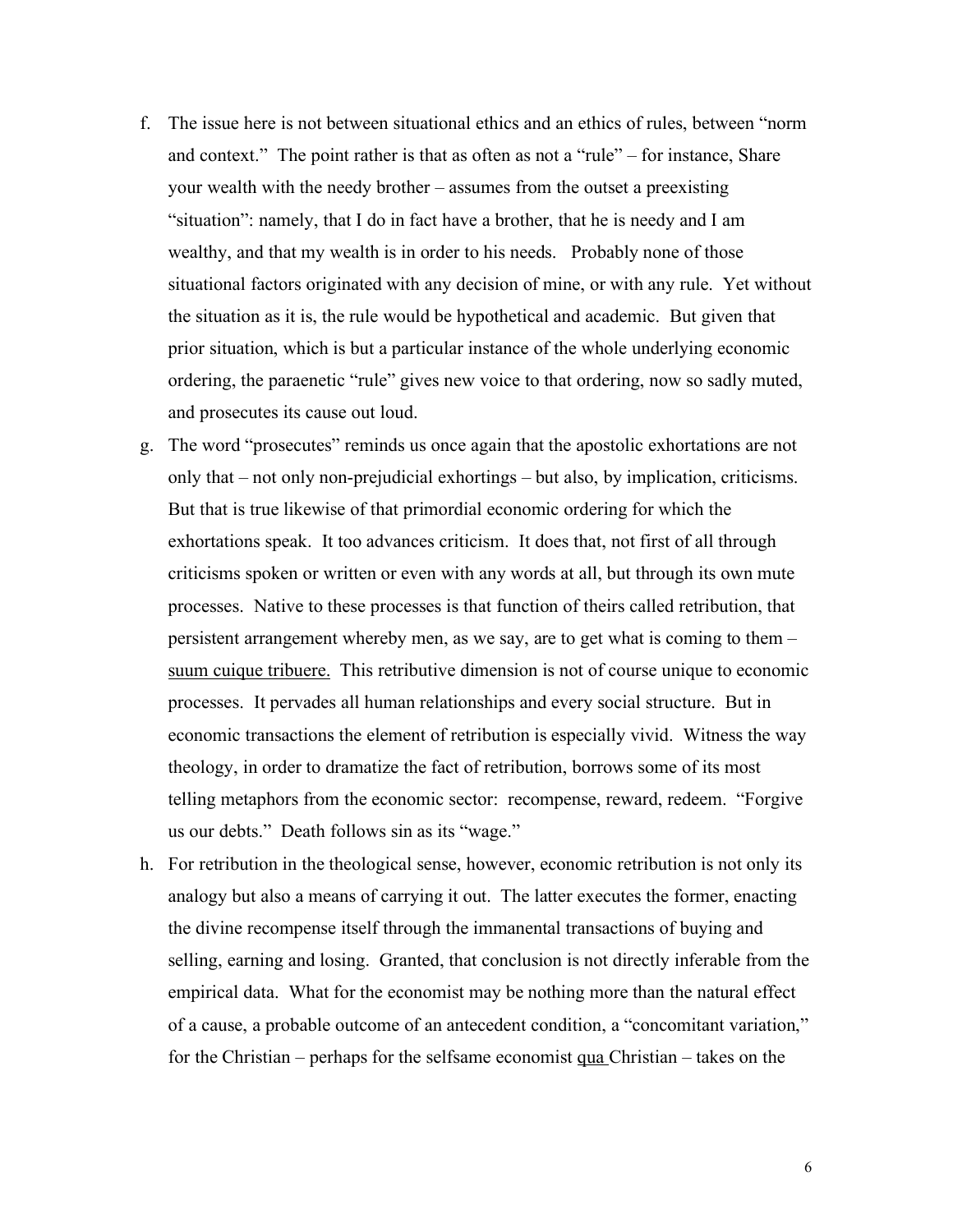depth dimension of an ultimate evaluation, an eschatological verdict. At least that is the sort of in-depth retribution inherent in the biblical interpretation of history.

- i. Even on this interpretation, however, it isn't as though every worthy economic transaction is neatly balanced by some corresponding cosmic approval, or every unworthy one by disapproval, tit for tat. Such merit-badge individualism falsifies, if nothing else, the facts of economic history, not to mention the biblical interpretation of it. No, the retribution here is not piecemeal but comprehensive: whole judgment for whole man, for whole economics, for the whole of history.
- j. For that matter, why limit retribution to judgment to judgment, that is, in its negative, punitive forms? Don't the same retributive processes which recompense evil also recompense good? And why is even the former needed except to encourage distributive justice, to promote not adversity but prosperity? Ah, but the very fact that economic man so much as needs retribution at all – isn't that already a standing criticism of him? That he cannot live without it is incriminating evidence that neither can he live with it – genuinely live. In fact, his very affluence, his institutionalized gluttony, his disproportionate longevity may themselves incriminate him. The youngster who prayed the Lord's Prayer conflating the petitions, "Forgive us our daily bread," committed more than a Freudian slip. Comes now John's rhetorical question about the Christian who keeps more than enough for himself, "How does the love of God abide in him?" But that criticism, with its implication of divine disgust, is not only read into but off of the economic facts, whose internal logic supports the criticism.
- 5. Is that all there is to Christian economic ethos? Is criticism the last word? So it might seem, the more so since the criticism is not a mere theological construct which, if it were, might easily enough be altered at theologians' convenience (which has been said to happen). But if, instead, the criticism is already anticipated in the very criminate orderings of economic life, in the way it has to proceed by retribution, which is no more dispensable that the economic order itself is – what then? Or to put the problem theologically, if the divine Word, the ultimate evaluation, is not only verbalized in words but is played out in the most elemental structures and functions of

7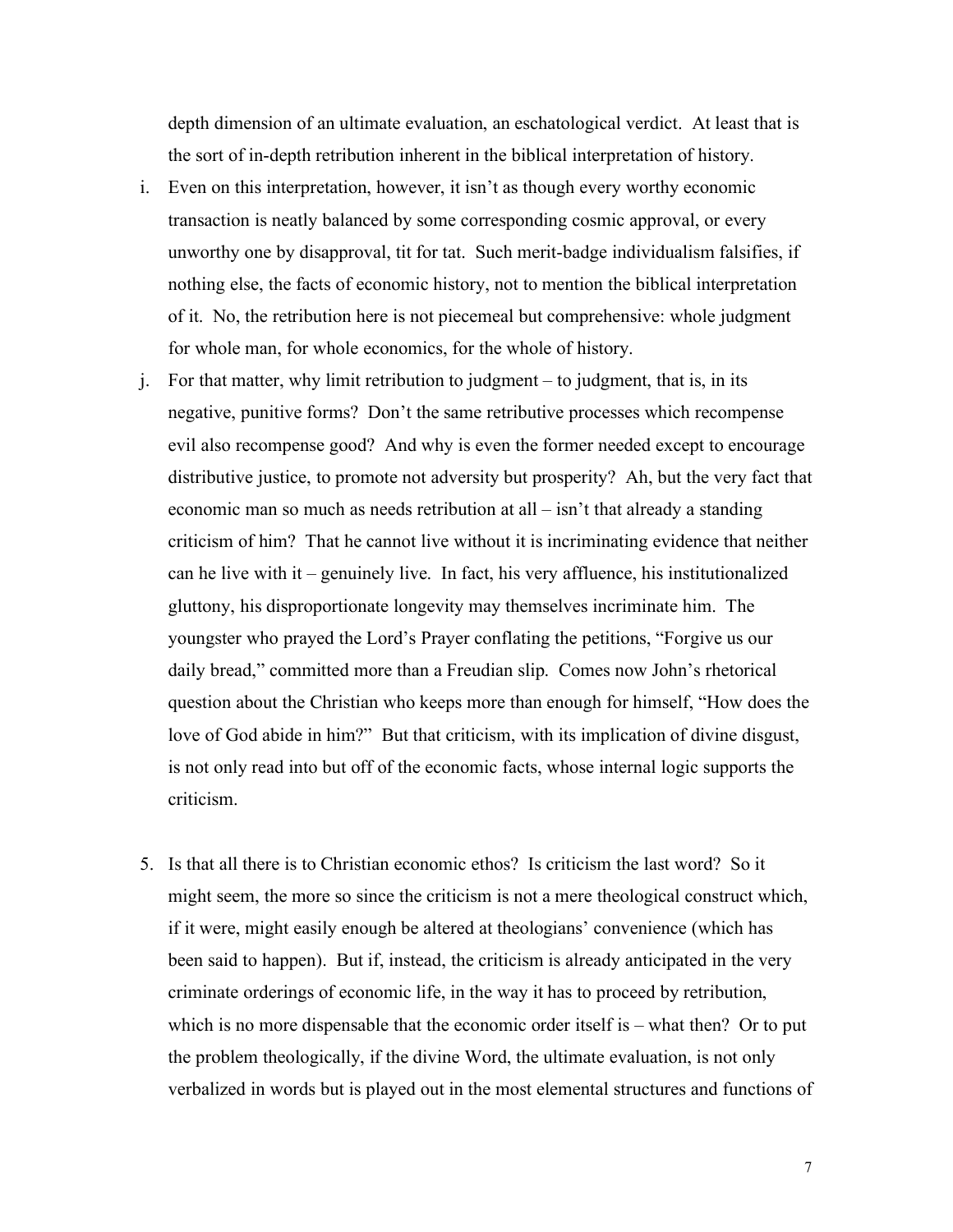economic existence – then what? Is there, in other words, a saving alternative at least as radical as this pervasive criticism, to trump it and – eventually, at least, and for now bit by bit – to replace it? The Christian faith stands or falls by just that hope.

- a. In fact, as perhaps we ought to have admitted long before this, none of the devastating negations we have been making so far could even have been conceded except in the hope for which supercedes them. In the absence of that hope, the negations could hardly be taken seriously (except perhaps by a world-renouncing pessimist), evoking at best – and understandably so – offense and aversion.
- b. Still, as we said originally, that was the very reaction which the criticism, whether as verbal paraenesis or as pre-verbal economic retribution, was bound to elicit from the miser and the thief: namely, aversion to criticism and a new and subtler self-justification of their greed. The law does beget wrath. But not inevitably so. For as we also hinted earlier, this reaction of defensiveness in face of ultimate criticism is a reaction Christians have power to combat, having authority to do so. True, they cannot live without the retributive order or without its incriminations, which continue valid. But they do claim to live  $\frac{with}{it}$  it – really live. They are not bound to begrudge it, but neither are they bound to grant it the last word.
- c. By what right? Their authority, in a word, is that authority which the Son of Man has upon earth to forgive sin. But does he have it? Either he does or he doesn't. In view of that disjunction we had better amend our statement of a moment ago about that hope by which the Christian faith stands or falls. For it isn't the hoping as such, however resolute and heroic, (which it seldom is) which is decisive. What the hoping, in turn, stands or falls by is this Son of Man. The christological issue is of the essence. Does he indeed have the authority to forgive sin, and to do so "upon earth"? That is, is he authorized to reverse and entire criminate order, at once both eschatological and earthly, both factual and unconditionally valid, and to supercede it by its opposite: forgiveness?
- d. The question is not, Was he authorized to demand of men that they forgive one another, on pain of being themselves unforgiven if they don't? He did demand that, too, but that is still retribution. Love thus demanded – which is still my neighbor's just due – is not really an alternative to "justice," as Christian ethicists

8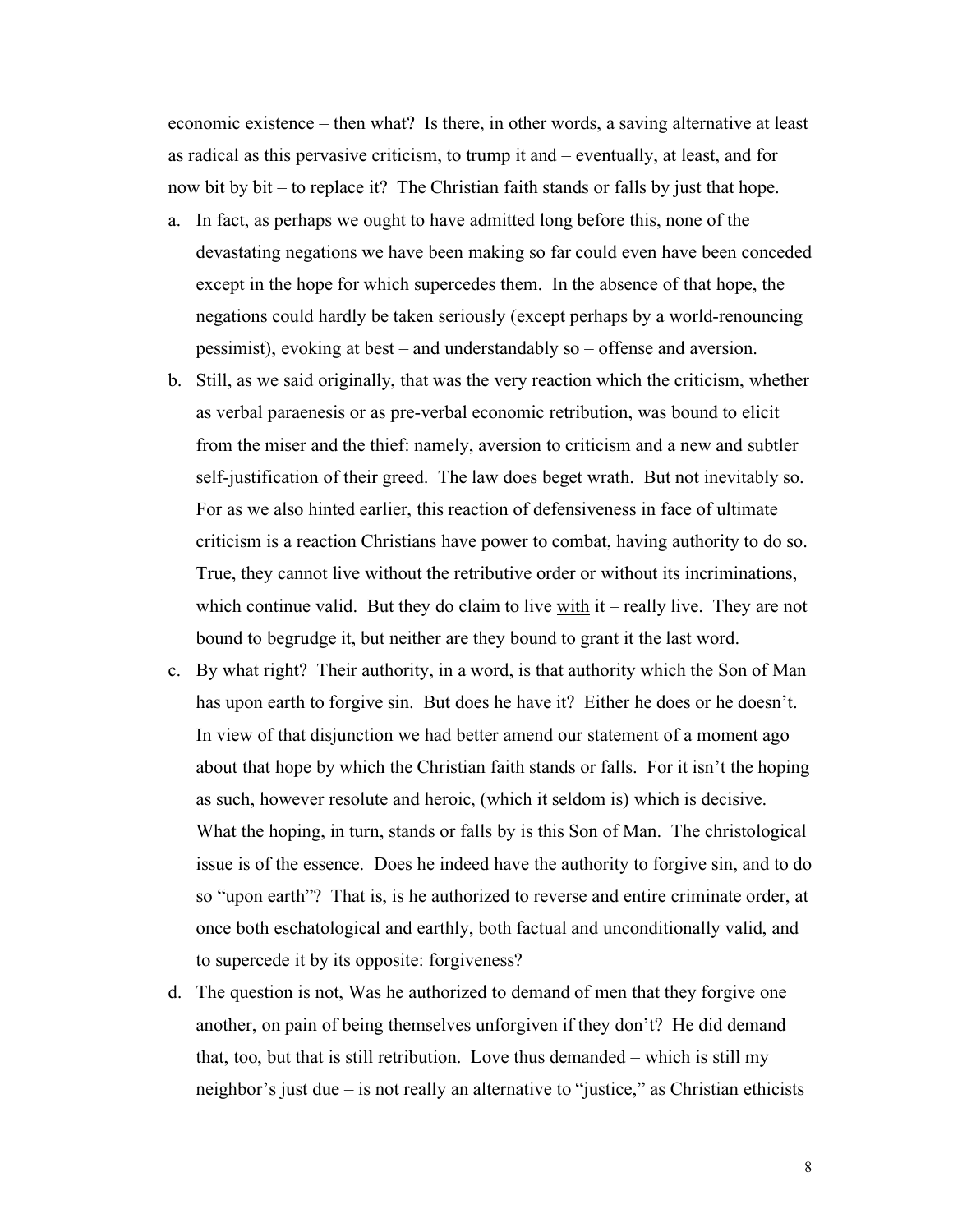sometimes pretend. That is still only justice, though now in its most stringent requirement, which when refused is justly retributed. No, the question is, Was Jesus authorized to amend even that order of justice, forgiving men for no other reason than that they conceded him that authority, men who themselves had not forgiven?

- e. For example, could he forgive a culprit like the Ephesian kleptoon? Could he, on his own authority and without fear of being outranked or countermanded, forgive a thief? As his last dying act, one thief he did not forgive and another one – who trusted him – he did. But was the thief's trust justified? Was Jesus' own trust justified? "He trusted him who judges justly." But that One did confirm Jesus' new authority – not only by words but, characteristically, by historic action: by raising him from the dead.
- f. Hs radical authority, thus won "upon earth," boldly extends forgiveness now to a vast motley of beneficiaries right where they are, "upon earth," still very much implicated in the criminate order, in its incriminating processes of wherewithal and work and wealth. They need not contest that order, and not only because its incriminations are of course incontestable, but also because they are free enough not to contest it, entitled as they are to appeal beyond it. Among them, no doubt, are still thieves and misers and who knows what sorts of economic sports – all of them, as the Pharisees foresaw, bad risks. But that risk, they dare to believe, the Son of Man calculated and vindicated.
- g. So here at last is the answer to that question we had wondered about from the beginning: Why do those paraenetic texts we quoted treat the thief and the miser as leniently as they do? Why, if greed is incriminated by the Creator's very order of things and explicitly by his Word, is that criticism now so muted and gentle in these apostolic exhortations? It isn't that the authors, either the Johannine or the Ephesian author, no longer recognize the enduring validity of that criticism. They do indeed, even to the point of insisting that the criticism is nothing less than annihilating for those who have no recourse beyond it. And that, as they warn, is a continuing possibility also for Christians. It is altogether possible for a well-to-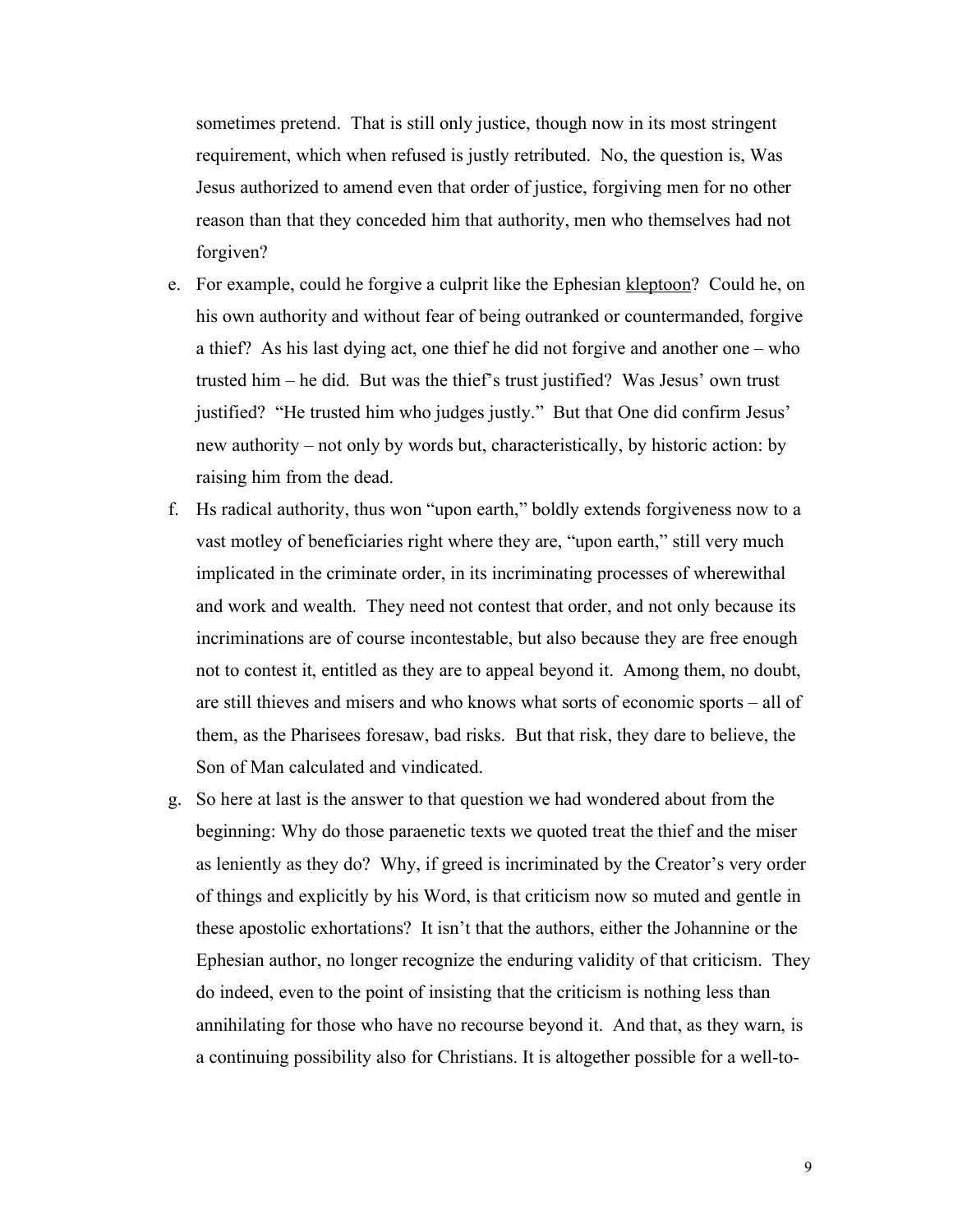do Christian to infer from his greed that the loving God no longer "abides" with him but has abandoned him, with retribution then as the last and only word.

- h. The fact is, though, that John intimates this rejection only as a possibility, and then only in the form of a question. The criticism is still there, though not as the last word. The miser is still assumed to be within range of the apostle's voice, the forgiving Word, and hence within range of "the love of God." Too, he is still assumed to be within the Christian brotherhood. And the same is assumed of the Ephesian thief. In other words, both are still under the Son of Man's protective "authority upon earth to forgive sins," contrary as that authority may be to the criminate order in which they likewise operate. The struggle to live under both authorities simultaneously, with forgiveness as the decisive one, now actually comes to the surface in words and syntax in the way the apostles formulate their sentences: a prodding question here, a bit of advice there – though now not unto death but unto life. Say it another way: the apostles can risk direct imperatives and at least a gentle rebuke, even with the weak and wayward, in view of the higher authority which liberates these culprits from being defensive. Isn't that The Secret, the mysterion, behind the predominantly constructive tone of apostolic paraenesis?
- i. But is that, much as it is, all there is to Christian economic ethos: namely, the freedom to live within the criminate order without being driven to further defensiveness and self-justification by its incriminations? Of if the ethos is more than that, is it only this much more: namely, to utilize one's freedom within this order not only by taking its criticism in stride but also by heeding its just demands and actively doing them – doing honest work, sharing with those in need? True, if even that were all Christians dared hope for (and many a prudent Christian ethic has not ventured beyond that), that would already be an immensely ambitious hope. All the moreso, if Christian agents in the economic order not only discharged its demands but actually heightened its demands and, by one retributive inducement or another, amplified what it expects from men most justly of all: peace and mercy. But what is more still than all this, Does the Christian